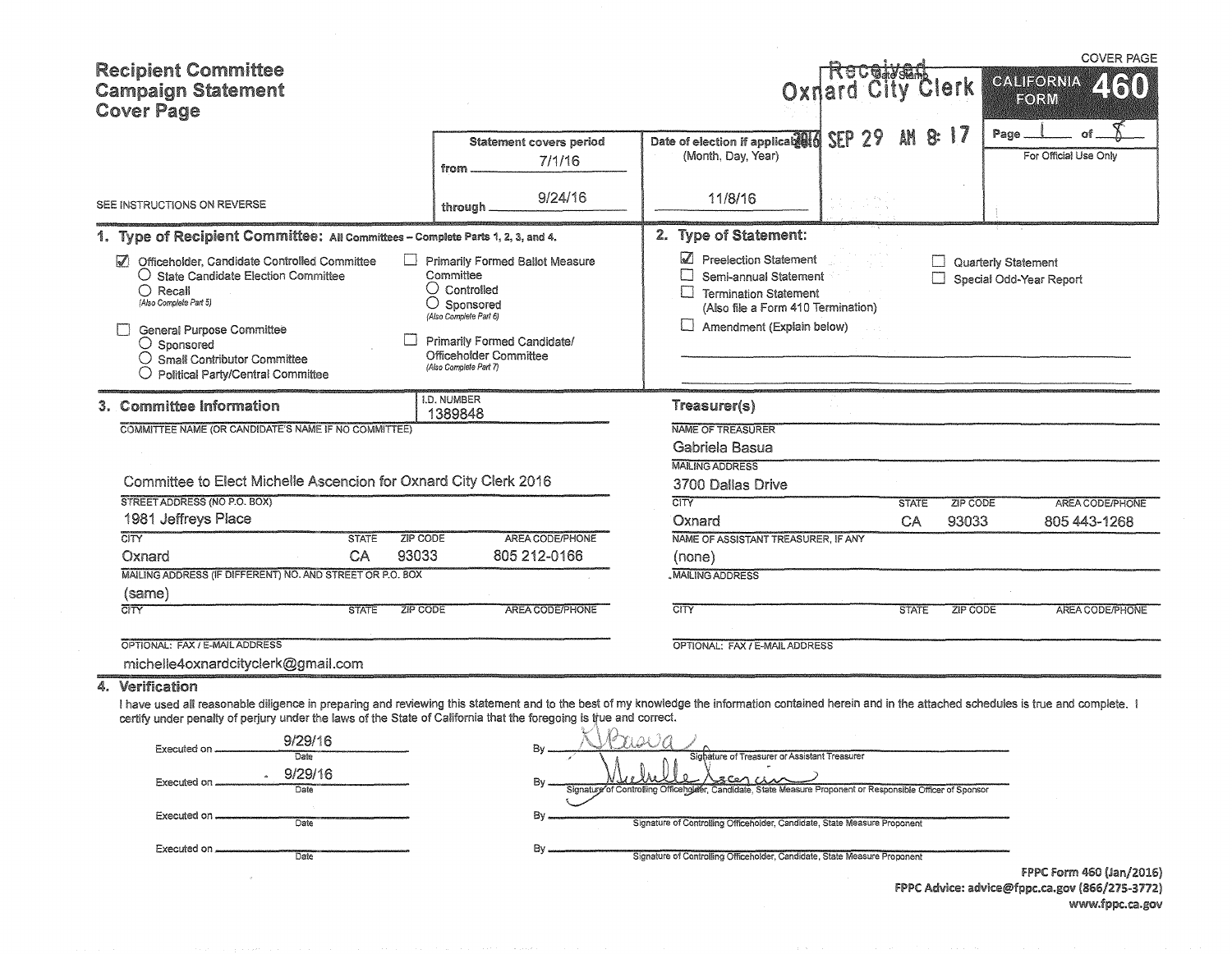

## 5. Officeholder or Candidate Controlled Committee

| NAME OF OFFICEHOLDER OR CANDIDATE                                          |                 |                     |  |
|----------------------------------------------------------------------------|-----------------|---------------------|--|
| Michelle Ascencion                                                         |                 |                     |  |
| OFFICE SOUGHT OR HELD (INCLUDE LOCATION AND DISTRICT NUMBER IF APPLICABLE) |                 |                     |  |
| City Clerk - $O_{\kappa \text{mod}}$                                       |                 |                     |  |
| (NO. AND STREET)<br>RESIDENTIAL/BUSINESS ADDRESS                           | <b>CITY</b>     | 71P<br><b>STATE</b> |  |
| 1981 Jeffreys Place                                                        | Oxnard CA 93033 |                     |  |

Related Committees Not Included in this Statement: List any committees not included in this statement that are controlled by you or are primarily formed to receive contributions or make expenditures on behalf of your candidacy.

| <b>COMMITTEE NAME</b>    |                              |          | <b>I.D. NUMBER</b>         |                       |
|--------------------------|------------------------------|----------|----------------------------|-----------------------|
|                          |                              |          |                            |                       |
| NAME OF TREASURER        |                              |          |                            | CONTROLLED COMMITTEE? |
|                          |                              |          | <b>YES</b><br>$\mathbf{1}$ | T NO                  |
| <b>COMMITTEE ADDRESS</b> | STREET ADDRESS (NO P.O. BOX) |          |                            |                       |
|                          |                              |          |                            |                       |
| CITY                     | <b>STATE</b>                 | ZIP CODE |                            | AREA CODE/PHONE       |
|                          |                              |          |                            |                       |
| <b>COMMITTEE NAME</b>    |                              |          | <b>I.D. NUMBER</b>         |                       |
|                          |                              |          |                            |                       |
|                          |                              |          |                            |                       |
| NAME OF TREASURER        |                              |          |                            | CONTROLLED COMMITTEE? |

## $\Box$  YES  $\Box$  NO COMMITTEE ADDRESS STREET ADDRESS (NO P.O. BOX)

CITY STATE ZIP CODE AREA CODE/PHONE

## 6. Primarily Formed Ballot Measure Committee

|  |  | A FULL AND CALCULATION CONTINUES INTO A VALUE OF A STATE OF THE CONTINUES OF A STATE OF A STATE OF A STATE OF A STATE OF A STATE OF A STATE OF A STATE OF A STATE OF A STATE OF A STATE OF A STATE OF A STATE OF A STATE OF A |  |
|--|--|-------------------------------------------------------------------------------------------------------------------------------------------------------------------------------------------------------------------------------|--|
|  |  |                                                                                                                                                                                                                               |  |
|  |  | NAME OF BALLOT MEASURE                                                                                                                                                                                                        |  |
|  |  |                                                                                                                                                                                                                               |  |

| <b>DPPOSE</b> |                      |                     | ************************ |
|---------------|----------------------|---------------------|--------------------------|
|               | BALLOT NO. OR LETTER | <b>JURISDICTION</b> | SUPPORT                  |

Identify the controlling officeholder, candidate, or state measure proponent, if any.

NAME OF OFFICEHOLDER, CANDIDATE, OR PROPONENT

| 101000000300000000000 |                                                       |
|-----------------------|-------------------------------------------------------|
| OFFICE SOUGHT OR HELD | I DISTRICT NO. IF ANY                                 |
|                       |                                                       |
|                       | Second the contemporary of the Character Contemporary |

7. Primarily Formed Candidate/Officeholder Committee List names of officeholder(s) or candidate(s) for which this committee is primarily formed.

| NAME OF OFFICEHOLDER OR CANDIDATE | OFFICE SOUGHT OR HELD | <b>SUPPORT</b><br>OPPOSE |
|-----------------------------------|-----------------------|--------------------------|
| NAME OF OFFICEHOLDER OR CANDIDATE | OFFICE SOUGHT OR HELD | <b>SUPPORT</b><br>OPPOSE |
| NAME OF OFFICEHOLDER OR CANDIDATE | OFFICE SOUGHT OR HELD | <b>SUPPORT</b><br>OPPOSE |
| NAME OF OFFICEHOLDER OR CANDIDATE | OFFICE SOUGHT OR HELD | SUPPORT<br>OPPOSE        |

Attach continuation sheets if necessary

FPPC Form 460 (Jan/20:16) FPPC Advice: advice@fppc.ca.gov (866/275-3772) www.fppc.ca.gov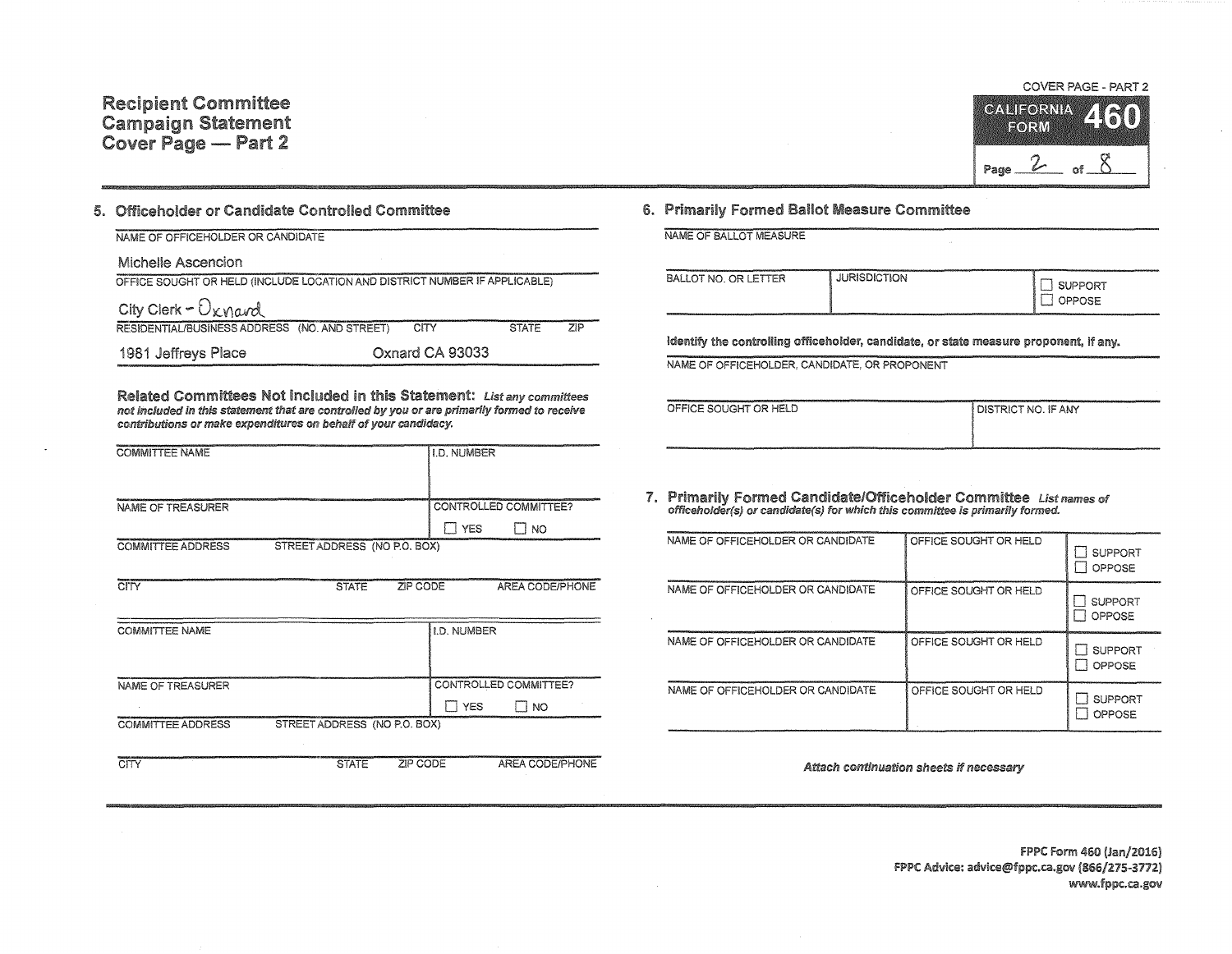| <b>Campaign Disclosure Statement</b>                                     |  | Amounts may be rounded<br>to whole dollars.                |                                                                                            |                                                |                               | <b>SUMMARY PAGE</b>                                                                  |
|--------------------------------------------------------------------------|--|------------------------------------------------------------|--------------------------------------------------------------------------------------------|------------------------------------------------|-------------------------------|--------------------------------------------------------------------------------------|
| <b>Summary Page</b>                                                      |  |                                                            |                                                                                            | Statement covers period<br>7/1/16<br>from ____ |                               | CALIFORNIA<br>Z (30)<br>FORM                                                         |
|                                                                          |  |                                                            |                                                                                            |                                                | 9/24/16                       | of $8$<br>Page 3                                                                     |
| SEE INSTRUCTIONS ON REVERSE                                              |  |                                                            |                                                                                            | through _                                      |                               |                                                                                      |
| NAME OF FILER                                                            |  |                                                            |                                                                                            |                                                |                               | <b>I.D. NUMBER</b>                                                                   |
| Michelle Ascencion                                                       |  |                                                            |                                                                                            |                                                |                               | 1389848                                                                              |
| <b>Contributions Received</b>                                            |  | Column A<br>TOTAL THIS PERIOD<br>(FROM ATTACHED SCHEDULES) | Column B<br>CALENDAR YEAR<br>TOTAL TO DATE                                                 |                                                |                               | <b>Calendar Year Summary for Candidates</b><br>Running in Both the State Primary and |
|                                                                          |  | 1695.00                                                    |                                                                                            | 1695.00                                        | <b>General Elections</b>      | 1/1 through 6/30<br>7/1 to Date                                                      |
|                                                                          |  | 2000.00                                                    |                                                                                            | 2000.00                                        |                               |                                                                                      |
|                                                                          |  | 3695.00                                                    |                                                                                            | 3695.00                                        | 20. Contributions<br>Received |                                                                                      |
|                                                                          |  | $\Omega$                                                   |                                                                                            | $\Omega$                                       | 21. Expenditures              |                                                                                      |
|                                                                          |  | 3695.00                                                    |                                                                                            | 3695.00                                        | Made                          |                                                                                      |
| <b>Expenditures Made</b>                                                 |  |                                                            |                                                                                            |                                                |                               | <b>Expenditure Limit Summary for State</b>                                           |
|                                                                          |  |                                                            | $\otimes$ and $\otimes$                                                                    | 3007.00                                        | Candidates                    |                                                                                      |
|                                                                          |  | $\Omega$                                                   |                                                                                            | $\Omega$                                       |                               |                                                                                      |
|                                                                          |  |                                                            | $\frac{3007.00}{ }$                                                                        |                                                |                               | 22. Cumulative Expenditures Made*<br>(If Subject to Voluntary Expenditure Limit)     |
|                                                                          |  | $\mathbf{0}$                                               |                                                                                            | $\mathbf{0}$                                   | Date of Election              | Total to Date                                                                        |
|                                                                          |  | $\mathbf{O}$                                               |                                                                                            | $\mathbf{O}$                                   | (mm/dd/yy)                    |                                                                                      |
|                                                                          |  |                                                            | $\frac{\text{3007.00}}{1000}$                                                              |                                                |                               | $\sim$                                                                               |
| <b>Current Cash Statement</b>                                            |  |                                                            |                                                                                            |                                                | $I = I$                       |                                                                                      |
|                                                                          |  | $\Omega$                                                   | To calculate Column B,                                                                     |                                                |                               |                                                                                      |
|                                                                          |  | 3695.00                                                    | add amounts in Column                                                                      |                                                |                               |                                                                                      |
|                                                                          |  | $\Omega$                                                   | A to the corresponding<br>amounts from Column B                                            |                                                | reported in Column B.         | *Amounts in this section may be different from amounts                               |
|                                                                          |  | 3007.00                                                    | of your last report. Some<br>amounts in Column A may                                       |                                                |                               |                                                                                      |
| 16. ENDING CASH BALANCE Add Lines 12 + 13 + 14, then subtract Line 15 \$ |  | 688.00                                                     | be negative figures that                                                                   |                                                |                               |                                                                                      |
| If this is a termination statement, Line 16 must be zero.                |  |                                                            | should be subtracted from<br>previous period amounts. If<br>this is the first report being |                                                |                               |                                                                                      |
|                                                                          |  | $\Omega$                                                   | filed for this calendar year,<br>only carry over the amounts                               |                                                |                               |                                                                                      |
| <b>Cash Equivalents and Outstanding Debts</b>                            |  |                                                            | from Lines 2, 7, and 9 (if<br>any).                                                        |                                                |                               |                                                                                      |
|                                                                          |  | $\mathbf 0$                                                |                                                                                            |                                                |                               |                                                                                      |
|                                                                          |  | $\Omega$                                                   |                                                                                            |                                                |                               | FPPC Form 460 (Jan/2016)                                                             |
|                                                                          |  |                                                            |                                                                                            |                                                |                               | FPPC Advice: advice@fppc.ca.gov (866/275-3772)                                       |

 $\sim$ 

www.fppc.ca.gov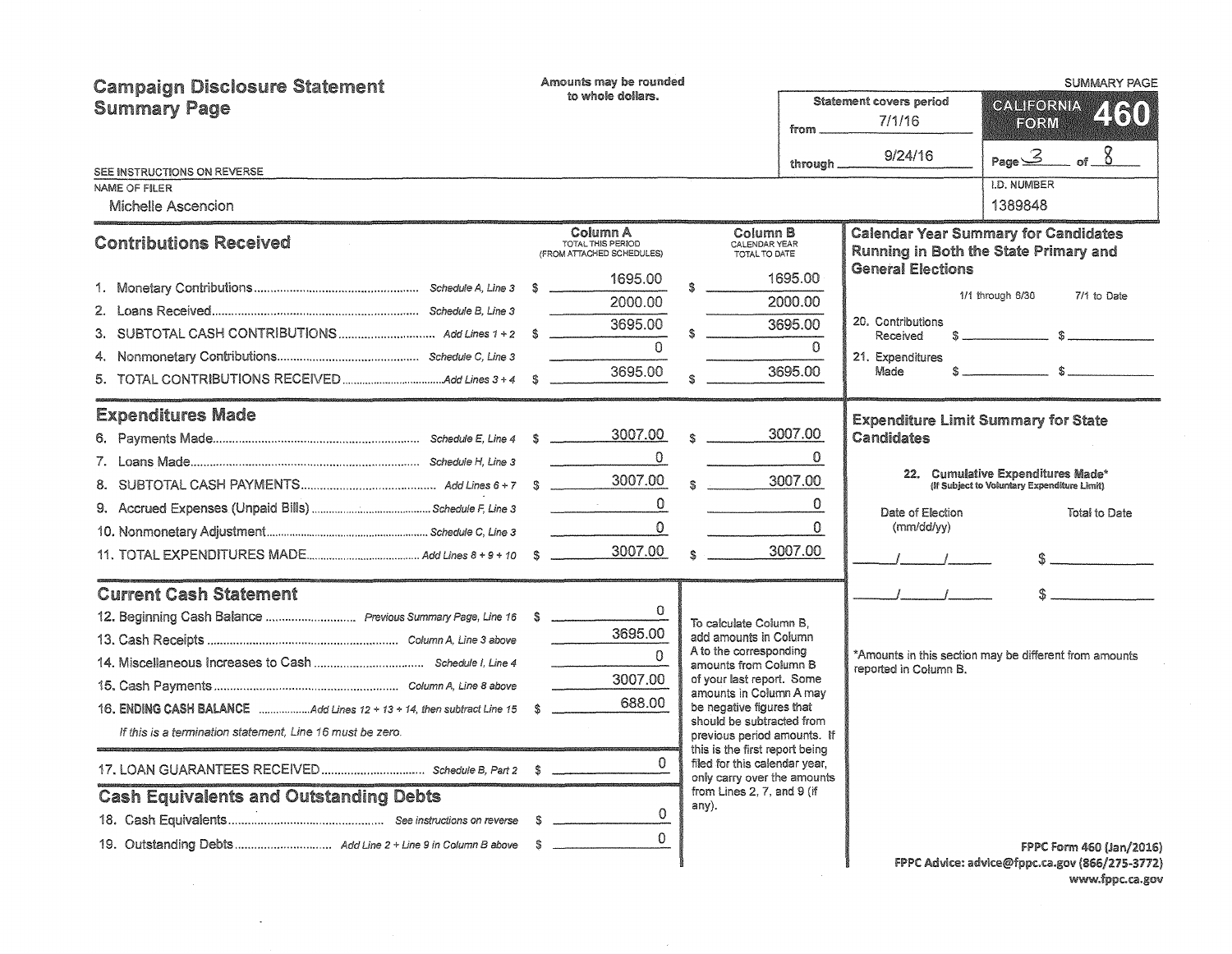**Schedule A** Amounts may be rounded SCHEDULE A to whole dollars. Statement covers period **Monetary Contributions Received** GANIEORNIA ZRT from 7/1/16 **EORM** through 9/24/16 Page  $4$  of  $8$ SEE INSTRUCTIONS ON REVERSE NAME OF FILER l.D. NUMBER 1389848 Michelle Ascencion AMOUNT CUMULATIVE TO DATE PER ELECTION IF AN INDIVIDUAL, ENTER FULL NAME, STREET ADDRESS AND ZIP CODE OF CONTRIBUTOR CONTRIBUTOR (IF COMMITTEE, ALSO ENTER I.D. NUMBER) DATE RECEIVED THIS TO DATE OCCUPATION AND EMPLOYER . CALENDAR YEAR (IF COMMITTEE, ALSO ENTER I.D. NUMBER) RECEIVED (IF SELF-EMPLOYED, ENTER NAME PERIOD (JAN. 1 • DEC. 31) (IF REQUIRED) OF BUSINESS) **V**IND Ruby Durias, 1710 Ambrose Ave, Oxnard CA Retired **COM** \$200.00 9/8/16 93035 \$200.00  $\Box$ OTH  $\Box$ PTY  $\Box$ scc **VIND** Bert Perello, 2391 Redwing Lane, Oxnard CA City Councilman. City of  $\overline{\Box}$ COM \$500.00 \$500.00 9/8/16 93036 Oxnard  $\Box$ OTH  $\Box$ PTY  $\overline{\Box}$ scc **D**IND Carmen Nichols, 3130 N Oxnard Blvd, Oxnard Deputy City Manager,  $\Box$ COM \$200.00 9/10/16 CA 93036 \$200.00 City of Port Hueneme  $\Box$  OTH  $EPTY$  $\square$  scc IND Boykin/Burkley Consulting, 10362 Aldinger  $9/\sqrt[12]{16}$  $\overline{\Box}$ COM Way, Elk Grove CA 95757 \$100.00 \$100.00  $\overline{M}$ OTH  $\Box$ PTY  $\square$ scc IND Margaret Potter, 1168 S. G Street, Oxnard CA Retired **T**COM  $9/60/16$ 93033 \$100.00 \$100.00  $\Box$ OTH  $\Box$ PTY  $\Box$ scc SUBTOTAL\$ 1100.00 **Schedule A Summary** \*Contributor Codes 1. Amount received this period – itemized monetary contributions.<br>
(Individual Report in School of Assistant Committee) all Schedule A 1300.00 COM - Recipient Commi!tee (other than PTY or SCC) 2. Amount received this - unitemized monetary contributions of less than 00 ........................... \$ 395.oo  $OTH - Other$  (e.g., business entity) PTY - Political Party SCC - Small Contributor Committee 3. Total monetary contributions received this period. licial increasity commissions received and period.<br>(Add Lines 1 and 2. Enter here and on the Summary Page, Column A, Line 1.) .......................TOTAL \$

> f?PC form 460 (Jan/2016) FPPC Advice: advice@fppc.ca.gov (866/275-3772) www.fppc.ca.gov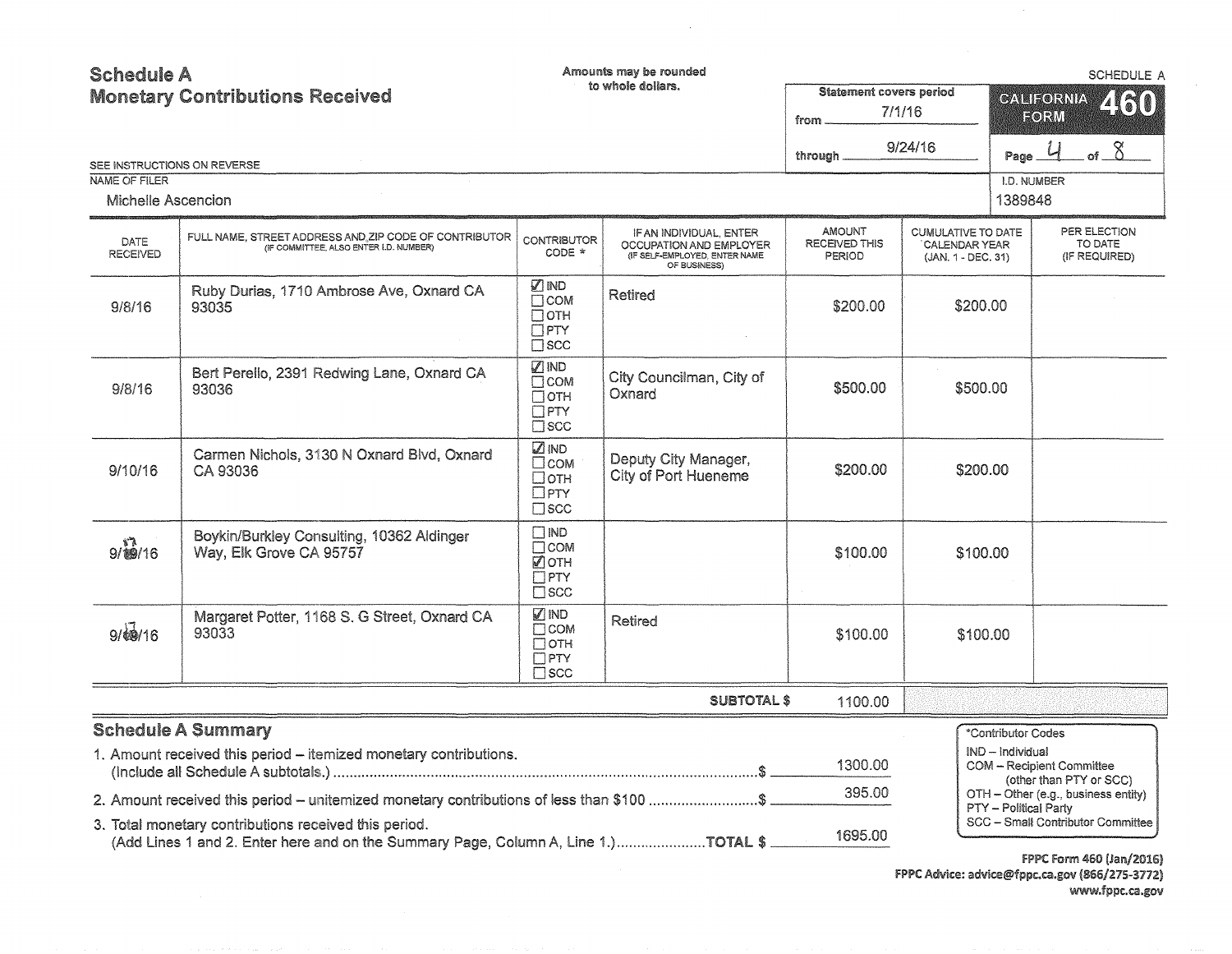| NAME OF FILER<br>Michelle Ascencion | <b>Schedule A (Continuation Sheet)</b><br><b>Monetary Contributions Received</b>                | Amounts may be rounded<br>to whole dollars.                              |                                                                                                     | <b>Statement covers period</b><br>7/1/16<br>from<br>through | 9/24/16                                                                 | Page 5<br><b>I.D. NUMBER</b><br>1389848 | SCHEDULE A (CONT.)<br><b>CALIFORNIA</b><br>460<br>FORM<br>of $8$ |
|-------------------------------------|-------------------------------------------------------------------------------------------------|--------------------------------------------------------------------------|-----------------------------------------------------------------------------------------------------|-------------------------------------------------------------|-------------------------------------------------------------------------|-----------------------------------------|------------------------------------------------------------------|
| DATE<br><b>RECEIVED</b>             | FULL NAME, STREET ADDRESS AND ZIP CODE OF CONTRIBUTOR<br>(IF COMMITTEE, ALSO ENTER I.D. NUMBER) | <b>CONTRIBUTOR</b><br>CODE *                                             | IF AN INDIVIDUAL, ENTER<br>OCCUPATION AND EMPLOYER<br>(IF SELF-EMPLOYED, ENTER NAME<br>OF BUSINESS) | <b>AMOUNT</b><br><b>RECEIVED THIS</b><br>PERIOD             | <b>CUMULATIVE TO DATE</b><br><b>CALENDAR YEAR</b><br>(JAN. 1 - DEC. 31) |                                         | PER ELECTION<br>TO DATE<br>(IF REQUIRED)                         |
| 9/17/16                             | Rita Turbyville, 268 N 5th St, Port Hueneme CA<br>93041                                         | <b>ZIND</b><br>$\Box$ COM<br>$\Box$ OTH<br>$\Box$ PTY<br>$\square$ scc   | Fiscal Assistant, City of<br>Port Hueneme                                                           | \$200.00                                                    | 200.00                                                                  |                                         |                                                                  |
|                                     |                                                                                                 | $\Box$ IND<br>$\Box$ COM<br>$\Box$ OTH<br>$\Box$ PTY<br>$\square$ scc    |                                                                                                     |                                                             |                                                                         |                                         |                                                                  |
|                                     |                                                                                                 | $\Box$ IND<br>$\square$ COM<br>$\Box$ OTH<br>$\Box$ PTY<br>$\square$ scc |                                                                                                     |                                                             |                                                                         |                                         |                                                                  |
|                                     |                                                                                                 | $\square$ IND<br>$\Box$ COM<br>□отн<br>$\Box$ PTY<br>$\square$ scc       |                                                                                                     |                                                             |                                                                         |                                         |                                                                  |
|                                     |                                                                                                 | $\square$ IND<br>$\Box$ COM<br>□отн<br>$\Box$ PTY<br>$\square$ scc       |                                                                                                     |                                                             |                                                                         |                                         |                                                                  |
|                                     |                                                                                                 |                                                                          | <b>SUBTOTAL \$</b>                                                                                  | 200.00                                                      |                                                                         |                                         |                                                                  |

\*Contributor Codes IND - Individual NVD - Recipient Committee<br>
(other than PTY or SCC)<br>
OTH - Other (e.g., business entity)<br>
PTY - Political Party<br>
SCC - Small Contributor Committee

 $\sim$ 

FPPC Form 460 (Jan/2016) FPPC Advice: advice@fppc.ca.gov (866/275-3772) www.fppc.ca.gov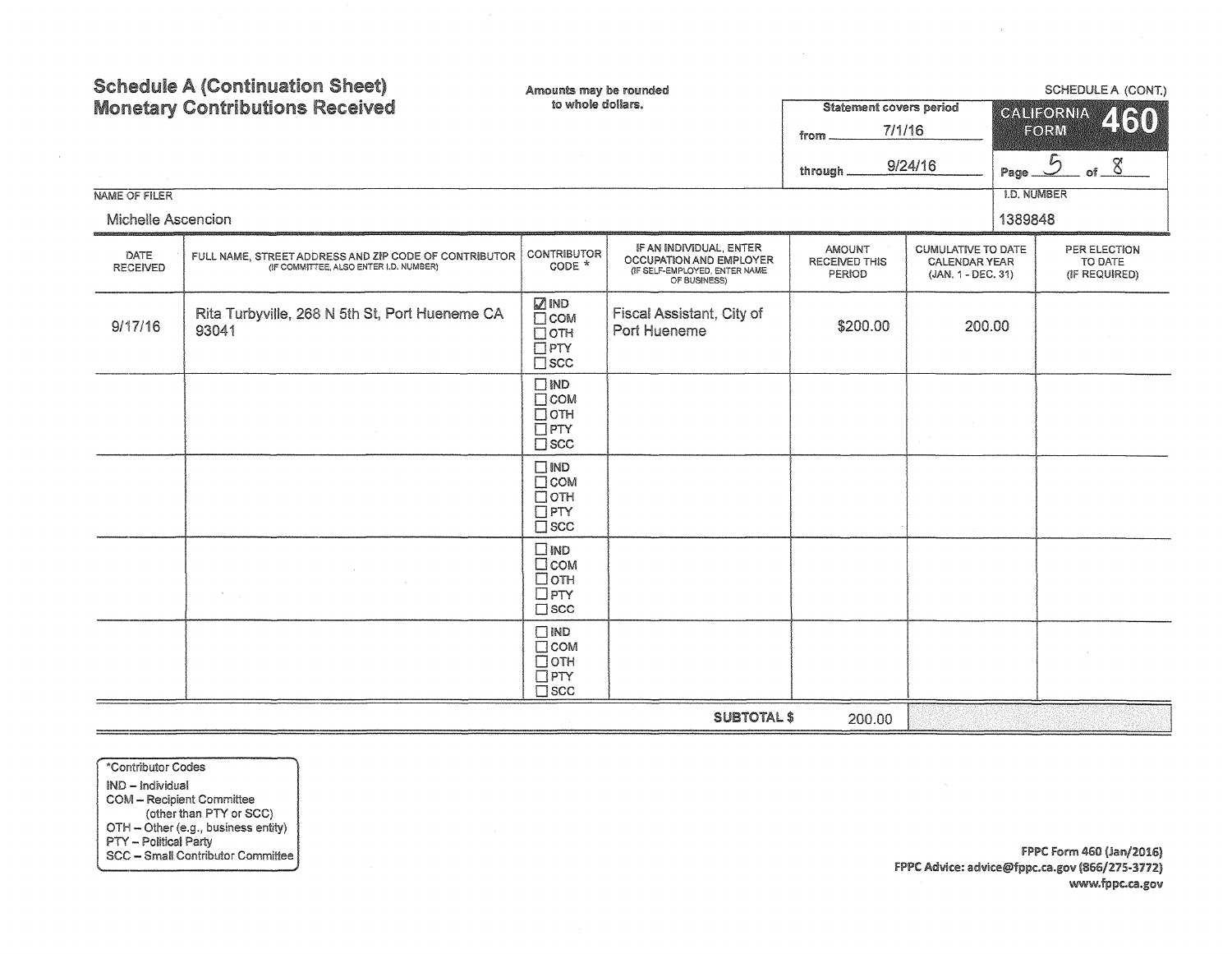| <b>Schedule B - Part 1</b><br><b>Loans Received</b>                                                                                                                                                                                                                                                      |                                                                                                     | Amounts may be rounded<br><b>Statement covers period</b><br>to whole dollars.<br>7/1/16<br>from |                                                            |                                                                            |                                                                                         |                                                  | <b>SCHEDULE B - PART 1</b><br>CALIFORNIA<br>2130<br>FORM                                                                                      |                                                                                               |  |
|----------------------------------------------------------------------------------------------------------------------------------------------------------------------------------------------------------------------------------------------------------------------------------------------------------|-----------------------------------------------------------------------------------------------------|-------------------------------------------------------------------------------------------------|------------------------------------------------------------|----------------------------------------------------------------------------|-----------------------------------------------------------------------------------------|--------------------------------------------------|-----------------------------------------------------------------------------------------------------------------------------------------------|-----------------------------------------------------------------------------------------------|--|
| SEE INSTRUCTIONS ON REVERSE                                                                                                                                                                                                                                                                              |                                                                                                     |                                                                                                 |                                                            |                                                                            | through.                                                                                | 9/24/16                                          | Ø<br>Page                                                                                                                                     | $8^{\circ}$                                                                                   |  |
| NAME OF FILER                                                                                                                                                                                                                                                                                            |                                                                                                     |                                                                                                 |                                                            |                                                                            |                                                                                         |                                                  | <b>I.D. NUMBER</b>                                                                                                                            |                                                                                               |  |
| Michelle Ascencion                                                                                                                                                                                                                                                                                       |                                                                                                     |                                                                                                 |                                                            |                                                                            |                                                                                         |                                                  | 1389848                                                                                                                                       |                                                                                               |  |
| FULL NAME, STREET ADDRESS AND ZIP CODE<br>OF LENDER<br>(IF COMMITTEE, ALSO ENTER I.D. NUMBER)                                                                                                                                                                                                            | IF AN INDIVIDUAL, ENTER<br>OCCUPATION AND EMPLOYER<br>(IF SELF-EMPLOYED, ENTER<br>NAME OF BUSINESS) | $\left\{ a\right\}$<br><b>OUTSTANDING</b><br><b>BALANCE</b><br><b>BEGINNING THIS</b><br>PERIOD  | $\{b\}$<br><b>AMOUNT</b><br><b>RECEIVED THIS</b><br>PERIOD | (c)<br>AMOUNT PAID<br>OR FORGIVEN<br><b>THIS PERIOD</b>                    | 70)<br><b>OUTSTANDING</b><br><b>BALANCE AT</b><br><b>CLOSE OF THIS</b><br><b>PERIOD</b> | (e)<br><b>INTEREST</b><br>PAID THIS<br>PERIOD    | -61)<br><b>ORIGINAL</b><br>AMOUNT OF<br>LOAN                                                                                                  | $\{g\}$<br><b>CUMULATIVE</b><br>CONTRIBUTIONS<br>TO DATE                                      |  |
| Michelle Ascencion, 1981 Jeffreys<br>Place, Oxnard CA 93033                                                                                                                                                                                                                                              | Clerk of the Board,<br>Ventura Regional<br><b>Sanitation District</b>                               | 2000.00                                                                                         | 2000.00                                                    | $\Box$ PAID<br>$\Box$ FORGIVEN                                             | $\frac{2000.00}{x}$<br>0<br>0<br>none                                                   | $0_{\tiny\color{red}80}$<br>RATE<br>$\mathbf{0}$ | $\frac{2000.00}{x}$<br>8/27/16                                                                                                                | CALENDAR YEAR<br>$\frac{2000.00}{x}$<br>PER ELECTION <sup>#*</sup>                            |  |
| $^{\intercal}$ י ואס<br>$\Box$ COM $\Box$ OTH $\Box$ PTY $\Box$ SCC                                                                                                                                                                                                                                      |                                                                                                     |                                                                                                 |                                                            |                                                                            | DATE DUE                                                                                |                                                  | DATE INCURRED                                                                                                                                 |                                                                                               |  |
| $T \square$ ind<br>$\Box$ COM $\Box$ OTH $\Box$ PTY $\Box$ SCC<br>$\bigcap$ IND<br>$\Box$ COM $\Box$ OTH $\Box$ PTY $\Box$ SCC                                                                                                                                                                           |                                                                                                     |                                                                                                 |                                                            | $\Box$ PAID<br><b>IT FORGIVEN</b><br>$\Box$ PAID<br>\$.<br>$\Box$ FORGIVEN | DATE DUE<br>DATE DUE                                                                    | RATE<br><b>RATE</b>                              | DATE INCURRED<br>DATE INCURRED                                                                                                                | CALENDAR YEAR<br>PER ELECTION**<br><b>CALENDAR YEAR</b><br>PER ELECTION**                     |  |
|                                                                                                                                                                                                                                                                                                          |                                                                                                     | SUBTOTALS \$                                                                                    | 2000\$                                                     |                                                                            | $2000$ \$<br>S                                                                          | $\Omega$                                         |                                                                                                                                               |                                                                                               |  |
| <b>Schedule B Summary</b><br>(Total Column (b) plus unitemized loans of less than \$100.)<br>(Total Column (c) plus loans under \$100 paid or forgiven.)<br>(Include loans paid by a third party that are also itemized on Schedule A.)<br>Enter the net here and on the Summary Page, Column A, Line 2. |                                                                                                     |                                                                                                 |                                                            |                                                                            | 2000.00<br>$\Omega$ .<br>2000.00<br>(May be a negative number)                          | (Enter (e) on<br>Schedule E, Line 3)             | †Contributor Codes<br>$IND$ – Individual<br><b>COM - Recipient Committee</b><br>OTH - Other (e.g., business entity)<br>PTY -- Political Party | (other than PTY or SCC)<br>SCC - Small Contributor Committee                                  |  |
| *Amounts forgiven or paid by another party also must be reported on Schedule A.<br>** If required.                                                                                                                                                                                                       | $\mathfrak{B}$                                                                                      |                                                                                                 |                                                            |                                                                            |                                                                                         |                                                  |                                                                                                                                               | FPPC Form 460 (Jan/2016)<br>FPPC Advice: advice@fppc.ca.gov (866/275-3772)<br>www.fppc.ca.gov |  |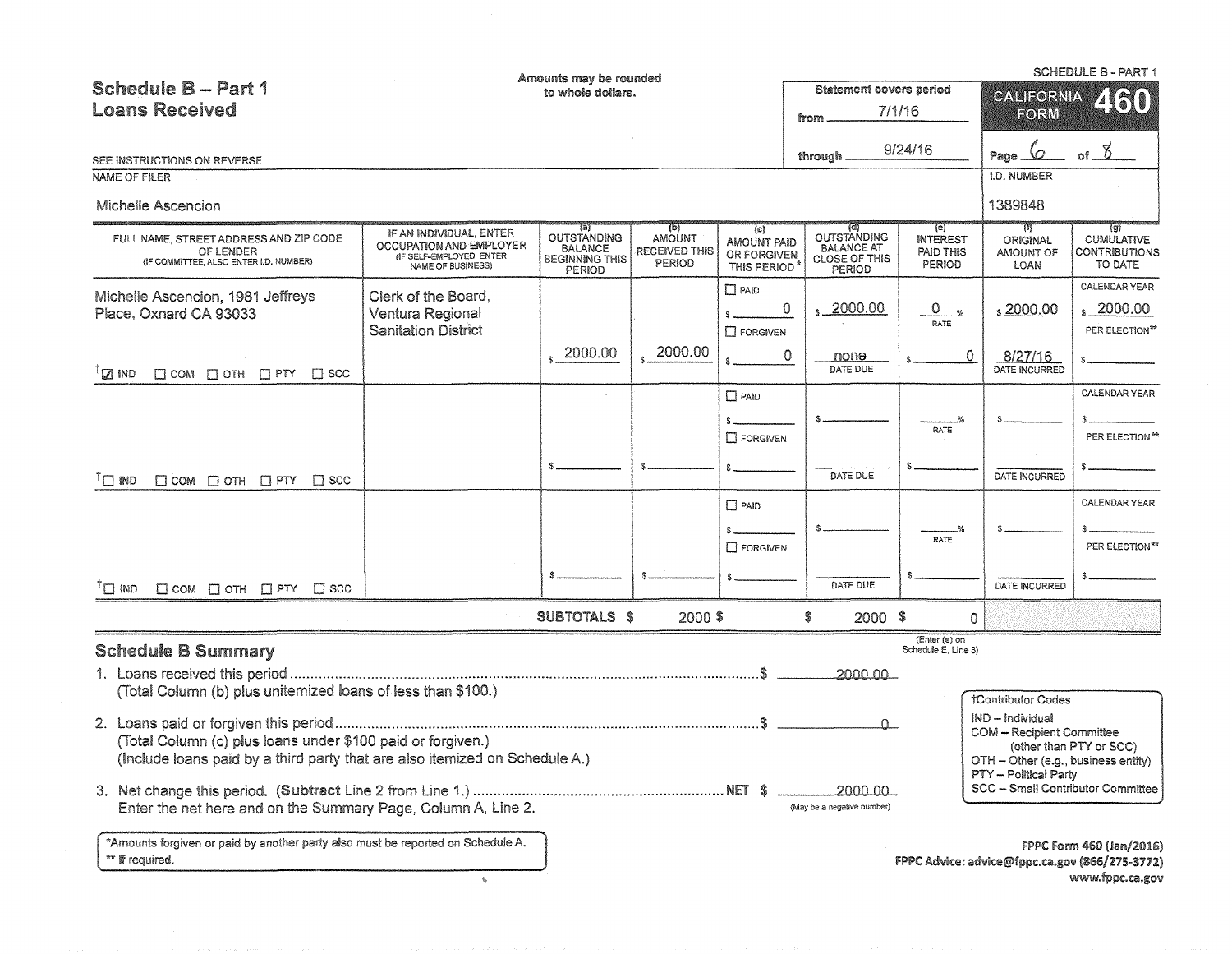| <b>Schedule E</b><br><b>Payments Made</b> | Amounts may be rounded<br>to whole dollars. | Statement covers period | <b>SCHEDULE E</b><br>CALIFORNIA 460 |  |  |
|-------------------------------------------|---------------------------------------------|-------------------------|-------------------------------------|--|--|
|                                           |                                             | 7/1/16<br>from          |                                     |  |  |
| SEE INSTRUCTIONS ON REVERSE               |                                             | 9/24/16<br>through      | Page                                |  |  |
| NAME OF FILER                             |                                             |                         | <b>I.D. NUMBER</b>                  |  |  |
| Michelle Ascencion                        |                                             |                         | 1389848                             |  |  |

CODES: If one of the following codes accurately describes the payment, you may enter the code. Otherwise, describe the payment.

- CMP campaign paraphernalia/misc. <br>
CMS campaign consultants CMS campaign consultants CMS campaign consultants consultants and production costs and appearances CMS campaign consultants CMS campaign consultants CTB (explain nonmonetary)\* OFC office expenses SAL workers' salaries CVC civic donations **CVC** civic donations **PET** petition circulating **PET petition circulating** TEL t.v. or cable airtime and production costs **PHO** phone banks **PHO** phone banks **PHO** phone banks **PHO** phone banks **PHO** p FIL candidate filing/ballot fees external to the SHO phone banks PHO phone banks TRC candidate travel, lodging, and meals<br>POL polling and survey research TRS staff/spouse travel, lodging, and meal
- 
- IND independent expenditure supporting/opposing others (explain)\* POS postage, delivery and messenger services TSF transfer between committees of the same candidate of the same candidate of the same candidate of the same c
- 
- LIT campaign literature and mailings
- 
- 
- 
- 
- 
- 
- 
- PRO professional services (legal, accounting) VOT voter registration<br>PRT print ads WEB information technology costs (internet, e-mail)
	-
- 
- 
- MTG meetings and appearances and appearances RFD returned contributions of the expenses of the SAL campaign workers' salaries
	-
	-
	-
- POL polling and survey research TRS staff/spouse travel, lodging, and meals<br>POS postage, delivery and messenger services TSF transfer between committees of the same candidate/sponsor
	-
	-

| <b>Schedule E Summary</b>                                                                            |            |                              |             |
|------------------------------------------------------------------------------------------------------|------------|------------------------------|-------------|
| * Payments that are contributions or independent expenditures must also be summarized on Schedule D. |            | SUBTOTAL \$                  | 2421.00     |
| Pirates Restaurant, 450 S Victoria Ave, Oxnard CA 93035                                              | FND.       | Campaign event               | 473.00      |
| PsPrint, 2861 Mandela Pkwy, Oakland CA 94608                                                         | CMP        | Window stickers              | \$111.00    |
| Rubberneck Signs, 1801 Holser Walk, Suite 110, Oxnard CA 93036                                       | <b>CMP</b> | Signs                        | \$1837.00   |
| NAME AND ADDRESS OF PAYEE<br>(IF COMMITTEE, ALSO ENTER I.D. NUMBER)                                  | CODE       | OR<br>DESCRIPTION OF PAYMENT | AMOUNT PAID |

|                                                                                                                             | 2585.00 |
|-----------------------------------------------------------------------------------------------------------------------------|---------|
|                                                                                                                             | 422.00  |
|                                                                                                                             |         |
| 4. Total payments made this period. (Add Lines 1, 2, and 3. Enter here and on the Summary Page, Column A, Line 6.) TOTAL \$ | 3007.00 |

FPPC Form 460 (Jan/2016) FPPC Advice: advice@fppc.ca.gov (866/275-3772) www.fppc.ca.gov